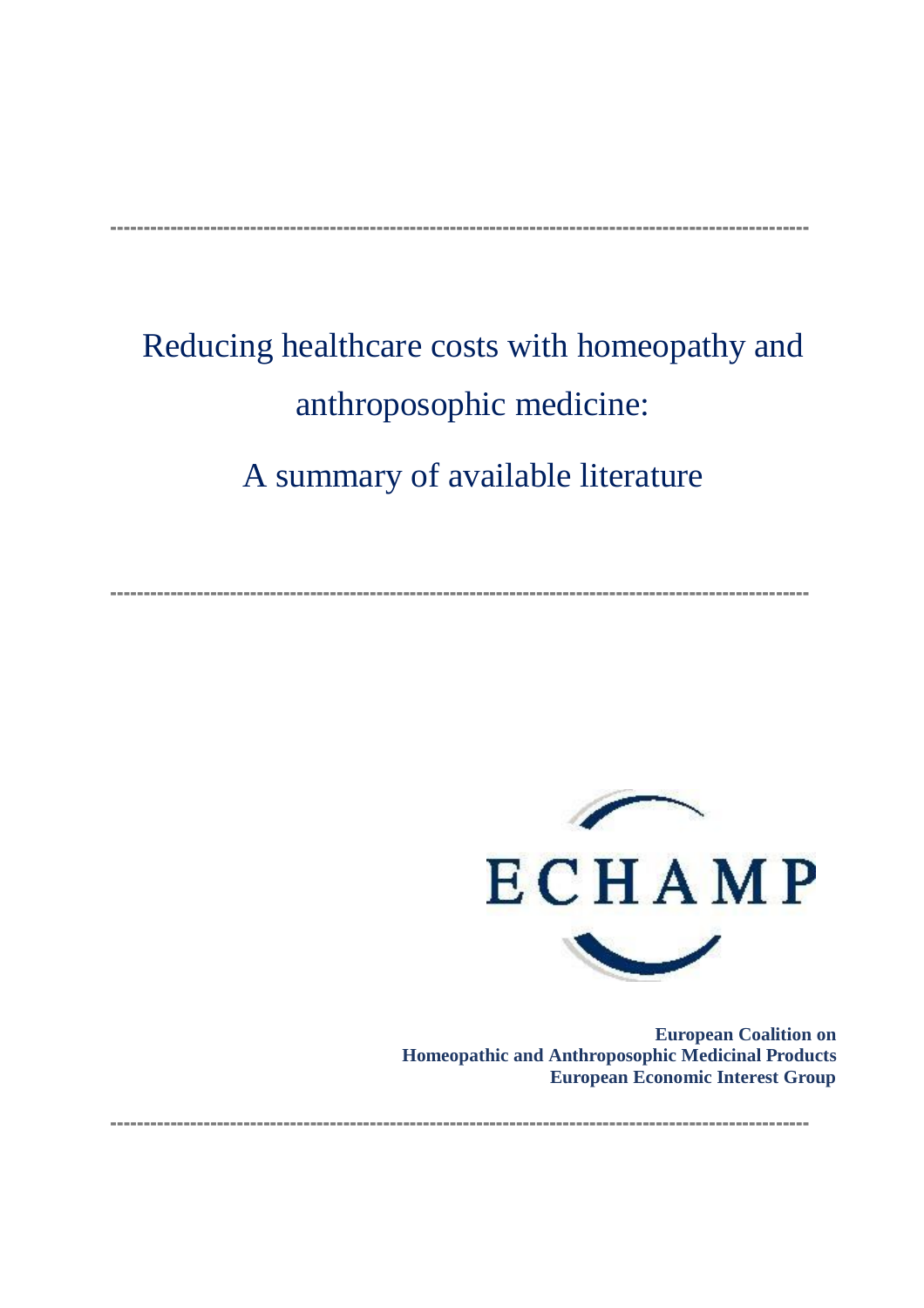

ECHAMP, the European Coalition on Homeopathic and Anthroposophic Medicinal Products, is the European association of companies that work closely together to ensure that its members can meet the demand from users and prescribers across the EU for homeopathic and anthroposophic medicinal products. It advocates in favour of an appropriate regulatory environment for these products in the EU.

ECHAMP E.E.I.G. Rue Gray 100 B-1040 Brussels

office@echamp.eu

Tel: (32) 2 649 94 40 Fax: (32) 2 649 41 77

www.echamp.eu

© ECHAMP October 2014 – All rights reserved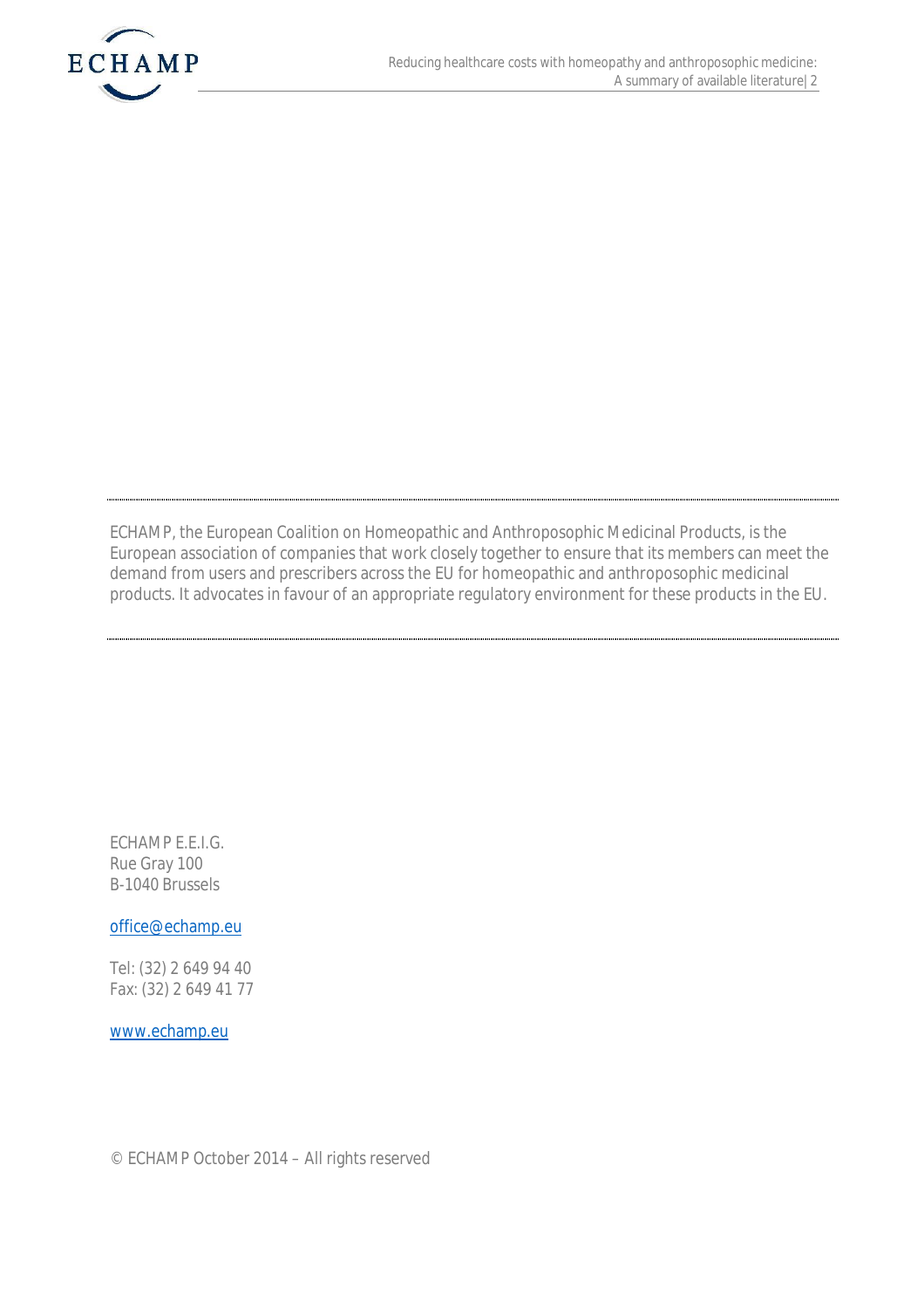

#### Abstract:

**Background:** With an ageing European population and the associated rise in chronic diseases pressuring European health systems, an investigation into the appropriateness, cost-effectiveness and efficacy of various medical systems is needed. ECHAMP has carried out a survey of existing literature on the costeffectiveness of homeopathy and anthroposophic medicine in order to show how homeopathy and anthroposophic medicine can contribute to a sustainable health system.

**Methods:** An extensive search was carried out in the electronic databases of Medline (Pubmed), Google Scholar and Science Direct. The articles were analysed on direct, indirect and intangible cost reductions. There was no attempt to analyse the quality of the different studies.

**Results:** Eight studies showed remarkable direct costs savings by the use of homeopathy while seven studies indicated direct cost reductions with the treatment of anthroposophic medicine. One study showed significant direct cost savings for both homeopathy and anthroposophic medicine. None of the studies performed an exact cost calculation for the indirect cost savings of homeopathy whereas only one study calculated the indirect cost savings due to anthroposophic medicine. The latter estimated that indirect cost savings ranged between 41.5 and 113.1 euros per patient per day. Almost all studies for both homeopathy and anthroposophic medicine showed an increase in Quality of Life and reductions in disease severity.

**Conclusion:** It is plausible to state that both homeopathy and anthroposophic medicine can contribute to sustainable health systems by reducing direct, indirect and intangible healthcare costs.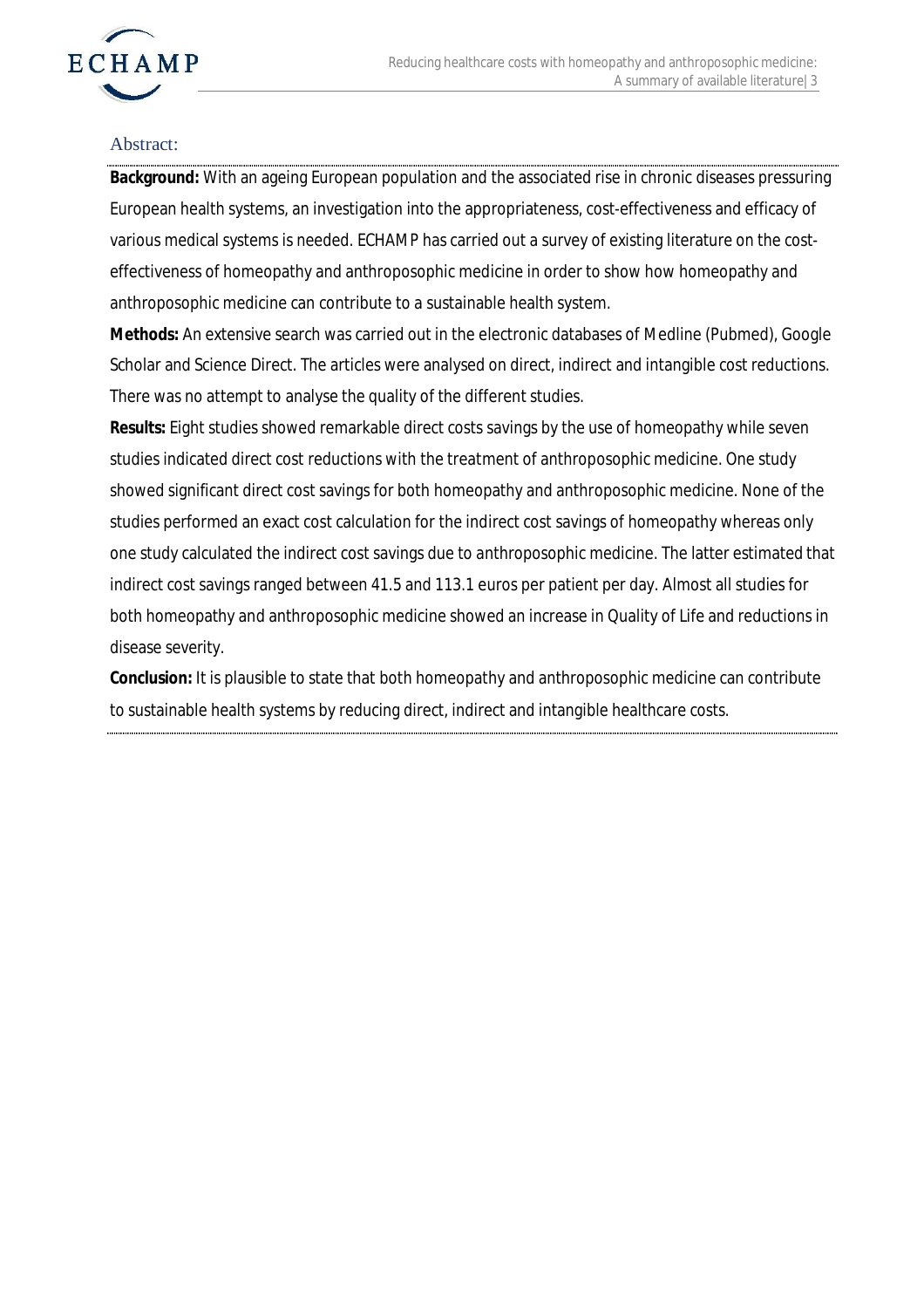

### 1. Introduction

Every European country is experiencing an ageing population, a trend which is expected to continue until at least 2050 (WHO, 2009). This process pressures the European health systems: healthcare costs are increasing as a result of an ageing population associated with a rise in chronic diseases leading to a higher demand for healthcare (Council of the EU, 2013); seventy-seven percent of the disease burden in Europe is due to five chronic diseases (diabetes, cardiovascular diseases, cancer, chronic respiratory diseases and mental disorders). Thus, healthy ageing is crucial and a lifelong process (WHO, n.d.). Policies and strategies promoting healthy ageing need to be focused at promotion and prevention across the entire lifecycle. This calls for sustainable health systems covering the healthcare needs of the whole population (EC, 2009).

Nevertheless, the economic crisis in Europe reduces the available financial resources, making it more difficult for countries to ensure a sustainable health system supplying universal access to good quality healthcare. Therefore attention should be paid to new ways diminishing the financial burden by investigating the appropriateness, cost-effectiveness and efficacy of various medical systems (Council of the EU, 2013). Homeopathy is a widespread solution in countries where high healthcare expenditures were not sustainable. At the end of the nineteenth century homeopathy was already acknowledged by Chile who permitted self-dispensing by physicians. In India homeopathy has been equivalent to western medicine since 1979 and homeopathy has been incorporated into the Cuban national health system since 1992 (Ammon *et al*., 2011). Though anthroposophic medicine is less widespread, it has been integrated in the German health system since 1979. Nevertheless only 28 anthroposophic hospitals or anthropsophic departments in hospitals currently exist in eight different countries (Kienle *et al*., 2006).

This article aims to give a summary of the available literature on cost-effectiveness of homeopathy and anthroposophic medicine in order to show how homeopathy and anthroposophic medicine can contribute to a sustainable health system.

# 2. Method

For this literature review the following search strategy was used. Several electronic databases were searched in July 2014: Medline (Pubmed), Google Scholar and Science Direct. All articles published in the English language over the past 10 years were included (2004 through to July 2014). The following keywords were used: economic evaluation AND homeopathy, cost-effectiveness AND homeopathy, economic evaluation AND anthroposophic medicine, cost-effectiveness AND anthroposophic medicine. After extensive search in the databases 61 articles were found after removal of the duplicates: 33 on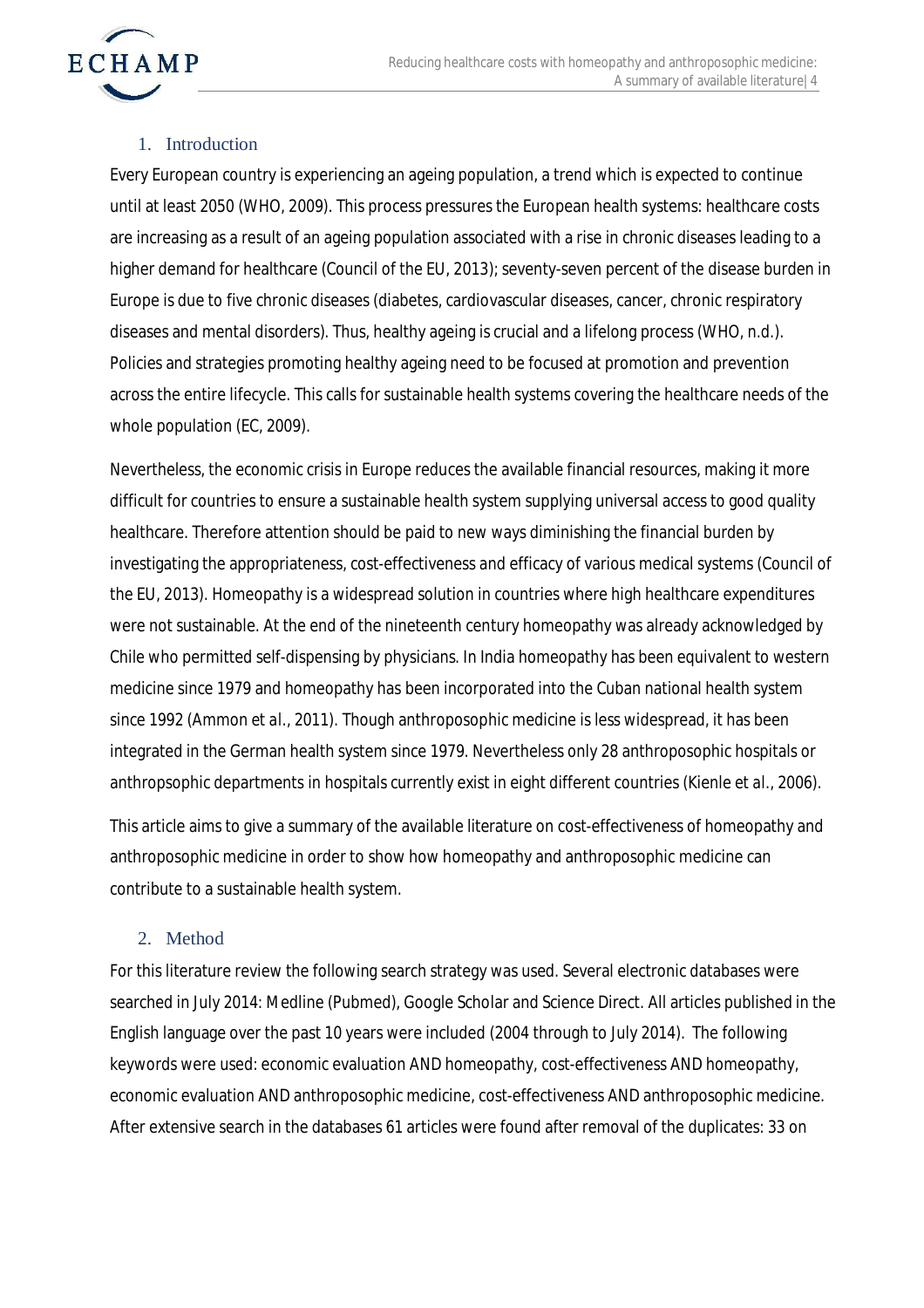

homeopathy, 27 on anthroposophic medicine and one on both homeopathy and anthroposophic medicine.

The articles were analysed on direct, indirect and intangible cost reductions. Direct costs are costs deriving from the illness itself, such as the treatment costs. Indirect costs are costs due to productivity losses, including sick leave and early retirement. Intangible costs cannot be expressed in monetary terms and include improvements in Quality of Life (QoL) and reductions in disease severity (Ammon *et al.*, 2011).

There was no attempt to analyse the quality of the different studies.

3. Results

First an overview of the studies showing direct, indirect and intangible cost reductions by homeopathy will be given followed by an overview of the studies showing cost savings by anthroposophic medicine.

# *Homeopathy and direct cost savings*

Eight studies showed distinct direct cost savings by the use of homeopathy. A study in the United Kingdom showed that if only 4% of General Practitioners (GPs) used homeopathy as major approach in their treatment, the state could save £190 million (240 million euros). This saving was mainly due to the reduction of drug bills in certain clinical areas (Roberts, 2008). Several studies confirm this hypothesis (Kneis & Gandjour, 2009, Pomposelli *et al.*, 2009 & Rossi *et al*., 2009). The main direct costs in homeopathic care are visible in the practitioner time. The prescription costs are on average a quarter lower than conventional reimbursable medicine (Roberts, 2008). Another study covering a pharmacoeconomic comparison between homeopathic and antibiotic treatment strategies in recurrent acute rhinopharynginitis showed that the homeopathic strategy had lower direct medical costs than the antibiotic strategy (88 vs. 99 euros) (Trichard *et al.,* 2004).

# *Homeopathy and indirect cost savings*

Seven studies mentioned reduced sick leave or absenteeism due to use of homeopathy. In a study on acute rhinophargynitis in children, less complications with homeopathy treatment were shown and therewith significant less sick-leave of parents in comparison with the antibiotic strategy (9.5% of parents vs 31.6% of parents) (Trichard *et al.,* 2004). In 2013 another study showed reduced school absenteeism of children with migraine due to a significant decrease in the frequency, severity and duration of migraine attacks (Danno *et al*., 2013). None of the studies performed an exact cost calculation.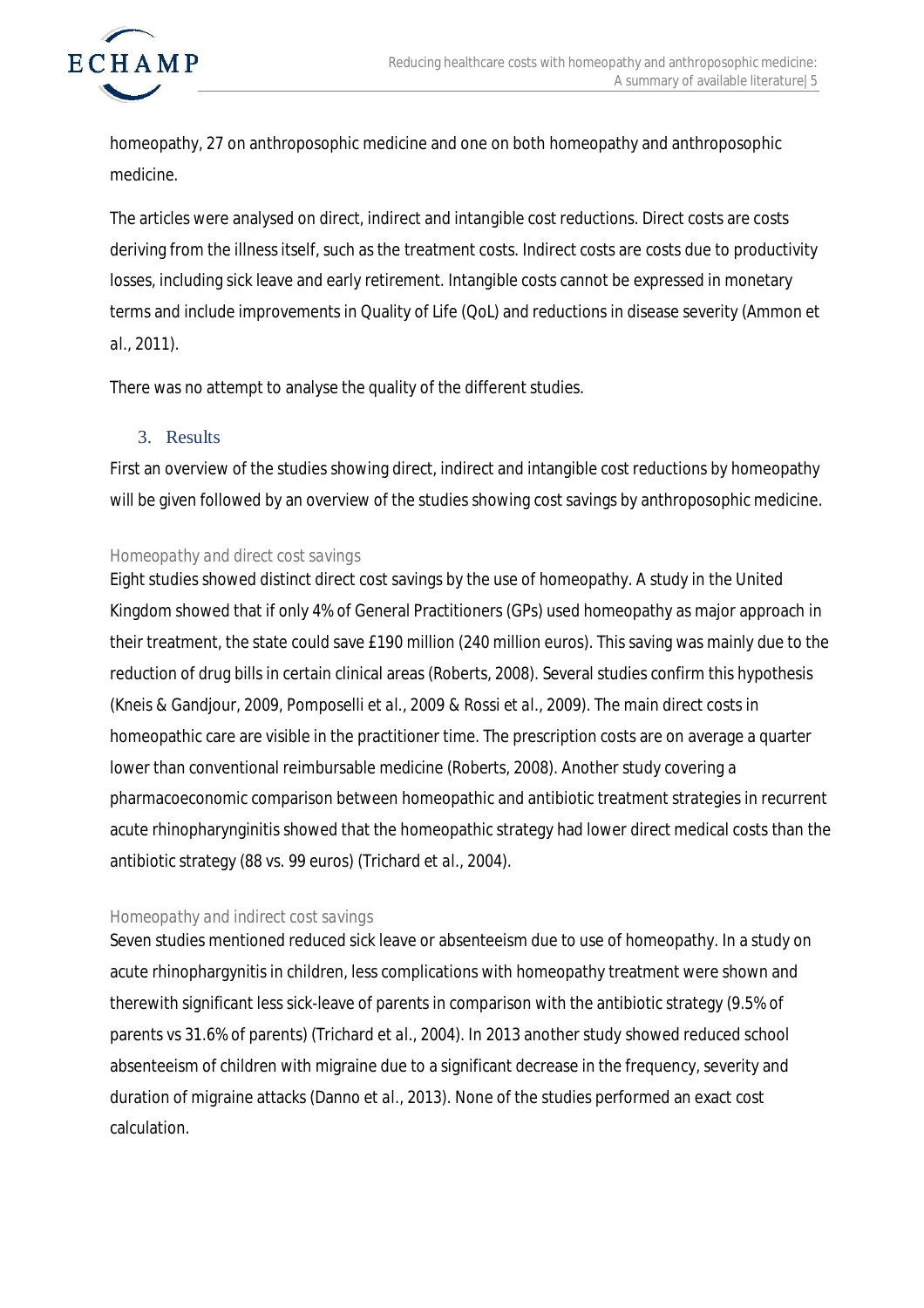

#### *Homeopathy and intangible cost savings*

Almost all studies mentioned significant improvement in Quality of Life (QoL). Improvements were mostly noticed in adults and young children. Disease severity reduced significantly between baseline and the two year follow up (Witt *et al.*, 2005). Another study showed significant decrease in complaints severity in an 8-year follow up study. The data showed substantial and sustainable health improvements in patients with chronic diseases under homeopathic treatment (Witt *et al.*, 2008).

#### *Anthroposophic medicine and direct cost savings*

Seven studies showed direct cost savings with treatment of anthroposophic medicine. A study in Germany with 898 out-patients aged 1-75 showed a decrease of 152 euro per patient per year (Hamre *et al.,* 2004). Another study showed a cost reduction of 519 euro per patient after two years. The high cost reduction, mainly visible in the second year, was due to significant decrease in inpatient hospitalization (Hamre *et al*., 2006a). The study of Baars & Korreman (2014), in which 64% of the CAM GPs were anthroposophic GPs, also showed a significant decrease in hospital care costs. The mean annual hospital care costs for patients treated by an anthroposophic GP were 165 euro lower than the mean annual hospital care costs for patient treated by a conventional GP. Additionally the study showed lower mean annual pharmaceutical care costs (58 euro) for patients treated by an anthroposophic GP.

#### *Anthroposophic medicine and indirect cost savings*

One study calculated the indirect cost savings due to anthroposophic medicine. The study calculated the sick-leave costs by sick leave compensation in Germany. The costs were calculated from the national average gender-specific earnings for wage earners, salaried employees and civil servants in Germany, with 100% compensation for day 1-42 and 70% compensation from day 43 onwards. By the average annual costs for sick-leave, it was estimated that cost savings ranged between 41.5 and 113.1 euro per patient per day (Hamre *et al.,* 2006a).

# *Anthroposophic medicine and intangible cost savings*

Almost all studies showed improvement in Quality of Life (QoL). A study on chronic depression showed that substantial improvements of symptoms and health status, which maintained over the four year follow up (Hamre *et al*., 2006b). Another study performed mainly in a primary care setting presented significant improvements in mental, respiratory, musco-skeletal, neurological, and genito-urinary and other chronic diseases with the treatment of anthroposophic medication within six months (Hamre *et al.*, 2008).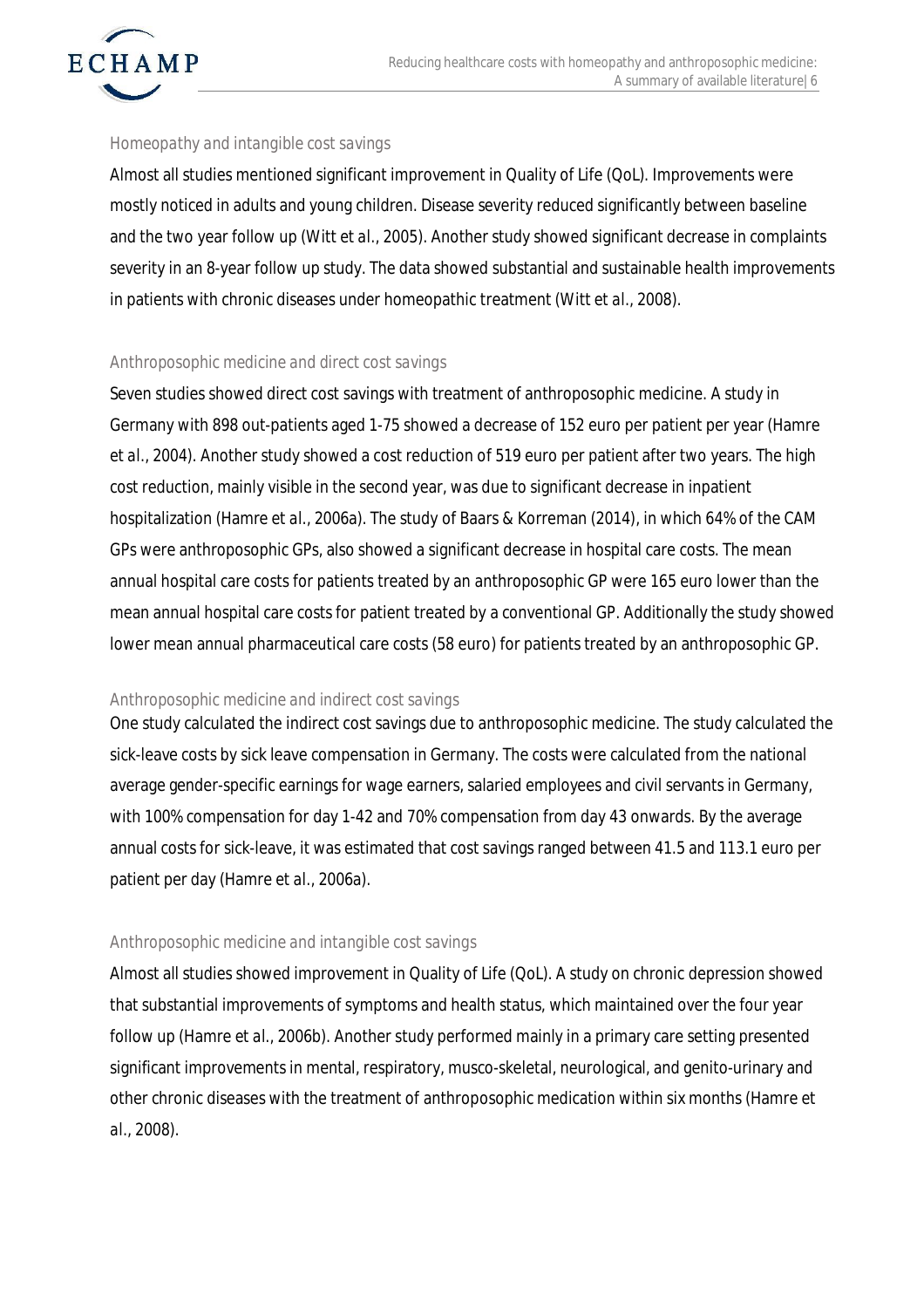

#### 4. Discussion

The studies above show that homeopathy and anthroposophic medicine reduce healthcare costs and are especially valuable for patients with chronic diseases. Thus, both homeopathy and anthroposophic medicine can be of great importance for European health systems of which the total amount spent on chronic diseases is nowadays 700 billion euro (EIU, 2012). Direct savings can be mostly seen within the medication costs of homeopathy and anthroposophic medicine. Homeopathic products can be prepared relatively easily and at low cost. The latter has partly to do with the fact that homeopathic drugs are non-patented and generically produced. Additionally, with the use of homeopathy and anthroposophic medication the adverse events are lower than with conventional medicine resulting in lower additional direct costs (Carayanni, 2012).

Several studies showed that both homeopathy and anthroposophic medicine were related to significantly less sick leave. However, none of the studies took presenteeism into account. More commonly patients with chronic diseases tend to continue to work at a lower productivity level. Productivity losses differ between the levels of health risk experienced by the patient. Seventeen percent of productivity reduction is seen in low risk patients while 34.5% productivity loss is seen in high risk patients (Gemmill, 2008). It can be argued that patients being treated with homeopathy and anthroposophic treatment belong to the first group as both homeopathy and anthroposophic medicine have a curative health promotion approach which reduces modifiable risk factors often causing or sustaining chronic diseases. Both aim at increasing a human's self-healing capacity and self-management (Baars, 2011). People's health status improves with a better self-healing capacity and self-management initiating a new attitude and change in life habits resulting in a lower level of health risks (Arman *et al.,* 2011). Additionally, this argument also has implications for the intangible costs, showing a sustainable decrease in disease severity and therewith a sustainable increase in QoL.

Though the results show the importance of an integrated use of homeopathy and anthroposophic medicine in European health systems, more pharmaco-economic research on this topic is needed.

# 5. Conclusion

It is plausible to state that both homeopathy and anthroposophic medicine can contribute to sustainable health systems in Europe. Studies show a significant decrease in direct and indirect costs for chronically ill patients with the use of homeopathy and anthroposophic medicine. In addition, patients with chronic diseases using homeopathy and anthroposophic medicine noticed a significant improvement in QoL.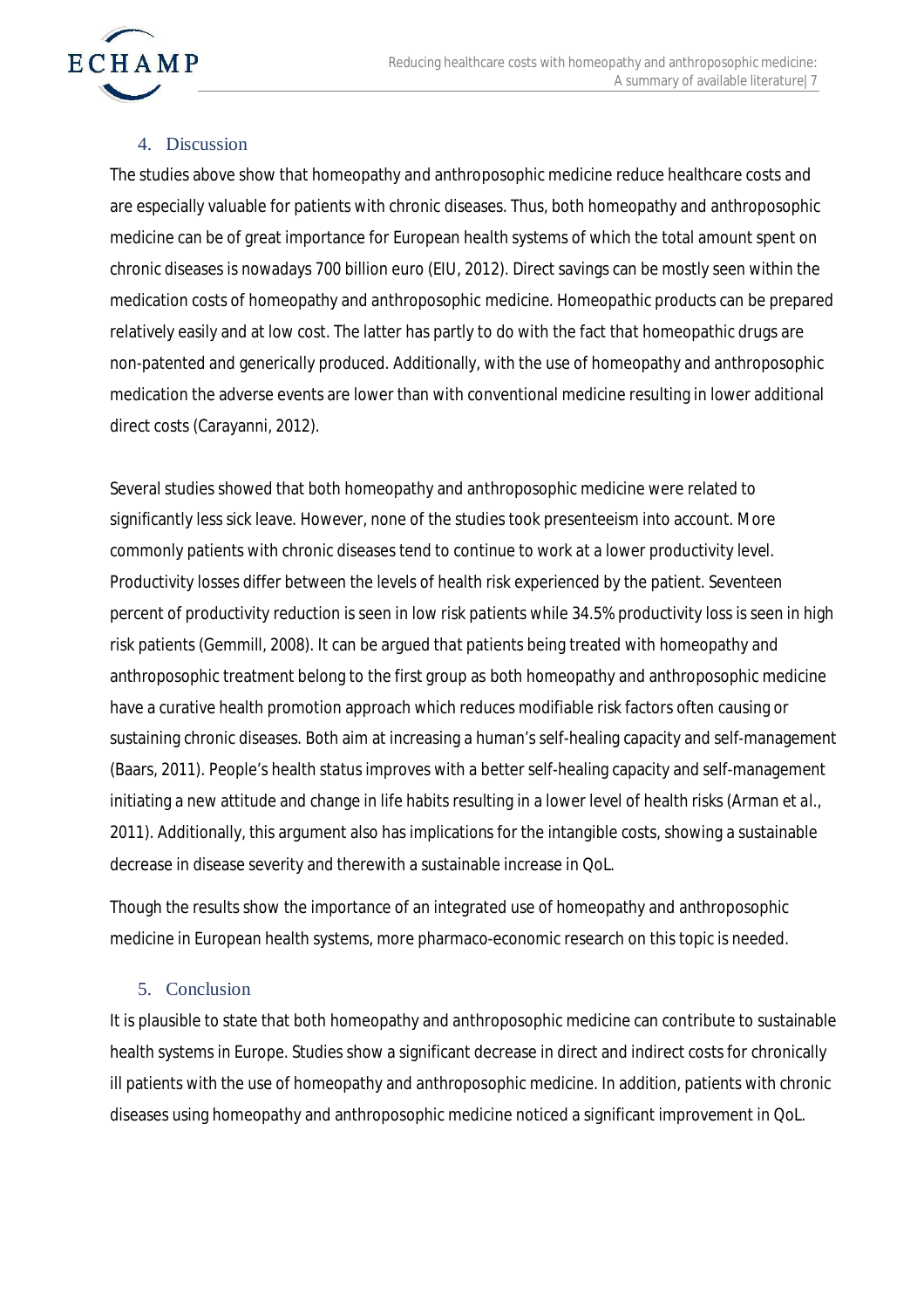



# **References**

Ammon, K. *et al.* (2011). Cost-effectiveness in homeopathy. In Bornhöft, M. & Matthiessen, P. (Eds)

*Homeopathy in healthcare – Effectiveness, Appropriateness, Safety, Costs.* (p. 164-189). Berlin

Heidelberg, Germany: Springer-Verlag.

Arman, M. *et al.* (2011). Anthroposophic healthcare in Sweden – A patient evaluation. *Complementary Therapies in Clinical Practice.* 17 (3): 170-178. doi: 10.1016/j.ctcp.2010.11.001.

Baars, E. (2011). The benefits homeopathy and anthroposophic medicine might bring to healthy ageing. ECHAMP Newsletter. March 2011.

Baars, E & Kooreman, P. (2014). A 6-year comparative economic evaluation of healthcare costs and mortality rates of Dutch patients from conventional and CAM GPs. *BMJ Open.* 4:e005332. Doi:10.1136/bmjopen-2014-005332

Carayanni, V. (2012). Evaluating homeopathic therapies for Contemporary Health Care: An Evident Priority. In Saad, M. & Medeiros, de R. (Eds) Complementary Therapies for the Contemporary Healthcare. (p. 33-58). InTech.

Council of the European Union (2013). The "Reflection process on modern, responsive and sustainable health systems" (Council conclusions). Brussels, Belgium: Employment, Social Policy, Health and Consumer Affairs Council meeting.

Danno, K. *et al.* (2013). Homeopathic treatment of migraine in children: results of a prospective, multicenter, observational study. *The journal of Alternative and Complementary medicine*. 19 (2): 119- 123. doi:10.1089/acm.2011.0821.

EC (2009). Special issue on healthcare – healthy ageing and the future of public healthcare systems. (Report). Brussels, Belgium: the European Commission, the Directorate-General for Research.

EIU (2012). Never too early – Tackling chronic disease to extend healthy life years. (Report). Brussels, Belgium: the Economic Intelligence Unit (EIU) and Abbott.

Gemmill, M. (2008). Research note – Chronic disease management in Europe. (Research note). Brussels, Belgium: research note for European Commission from Gemill, M. from the Health and Living Conditions Network of the European Observatory on the Social Situation and Demography.

Hamre, H. *et al.* (2004). Anthroposophic therapies in chronic disease: the Anthroposophic Medicine Outcomes Study (AMOS). *European Journal of Medical Research.* 9 (7): 351-360.

Hamre, H. *et al.* (2006a). Health costs in anthroposophic therapy users: a two-year prospective cohort study. *BMC Health Services Research.* 6 (56): n.d. doi: 10.1186/1472-6963-6-65.

Hamre, H. *et al.* (2006b). Anthroposophic therapy for chronic depression: a four-year prospective cohort study. *BMC Psychiatry.* 6 (57): n.d. doi: 10.1186/1471-244X-6-57.

Hamre, H. *et al.* (2008). Outcome of anthroposophic medication therapy in chronic disease: a 12-month prospective cohort study. *Drug design, Development and Therapy.* n.d*. (2)*: 25-37.

Kienle, G. *et al.* (2006). *Anthroposophic medicine – Effectiveness, utility, costs, safety*. Stuttgart, Germany: Schattauer.